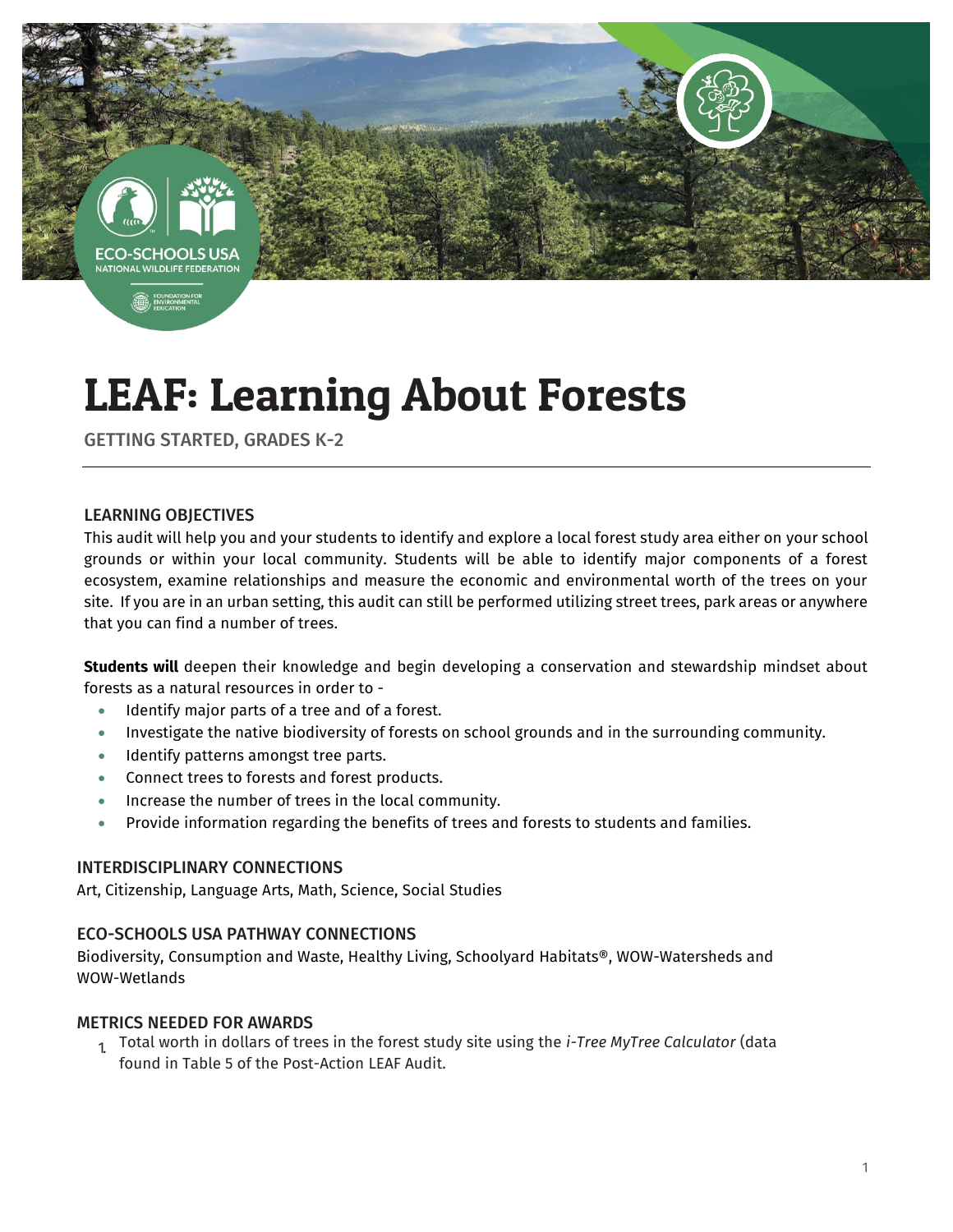

# LEAF: Learning About Forests

GETTING STARTED, GRADES K-2



## UN'S SUSTAINABLE DEVELOPMENT GOALS – CONNECTIONS TO PATHWAY <http://www.un.org/sustainabledevelopment/sustainable-development-goals/>



## ARE YOU A GLOBE SCHOOL?

The Global Learning and Observations to Benefit the Environment (GLOBE) Program is an international science and education program that provides students and the public worldwide with the opportunity to participate in data collection and the scientific process, and contribute meaningfully to our understanding of the Earth system and global environment. **Learn more at >>** [https://www.nwf.org/Eco-Schools-USA/Framework/](https://www.nwf.org/Eco-Schools-USA/Framework/Partners/GLOBE) Partners/GLOBE

**Below are protocol connections to the LEAF audit.** (Optional, but recommended.)



#### MATERIALS

science notebook | audit forms | clip boards | tape measures (50-100m) | forestry diameter tape | tree flags | internet for research and data collection | soil temperature probes or thermometers | pH strips or probe | soil tube | regional and/or state tree, plant and animal field guides